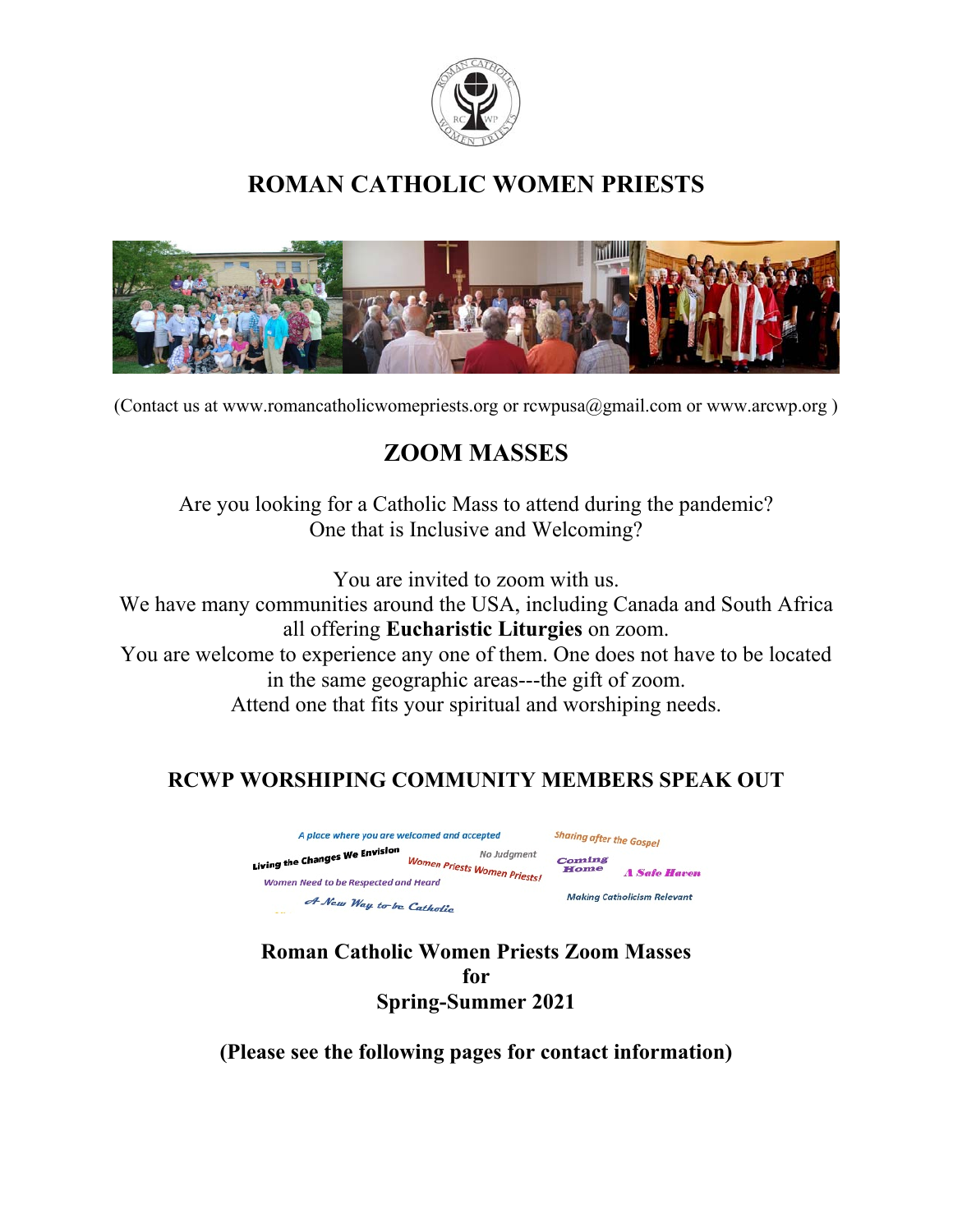**California Magdala Catholic Community**  Los Gatos, CA Saturdays, 4pm Pacific Time Contact for zoom login: jdcordero@mac.com

## **Catholic Church of the Beatitudes**

Santa Barbara, CA Saturdays, 4:30pm Pacific Time Contact for Zoom Login: jenblove9@gmail.com

## **Mary Magdalene Apostle Catholic Community**

Sunday Zoom Eucharist & Thursday Liturgy San Diego, CA Sundays, 5pm Pacific time Thursdays, 12pm Pacific Time Livestream and Zoom Information https://www.mmacc.org/liturgy/livestream-onlineliturgy

# **Delaware**

**New Jerusalem Community**  Wilmington, DE First and Third Sundays, 10 AM Eastern Time

Contact for Zoom Login: maryrose60@comcast.net

## **Florida**

#### **Mary Mother of Jesus Community Inclusive Catholic Community**

Sarasota, FL Saturday: Eucharistic Liturgy Time: 4pm Eastern Time (US & Canada) Join Zoom Meeting: https://bridgetmarys.blogspot.com/2020/11/romancatholic-women-priests-zoom.html

## **Heart of God Inclusive Faith Community**

Sundays: 10:30am Eastern Time (US & Canada) Email or Call to Join Liturgy via Zoom: wandayrussell@aol.com or 386-264-9998

## **Illinois**

# **Spirit of the Living God**

Mt. Prospect, IL 212 University Drive Meets second Sunday of the month 10:30am Please call 847-818-0918 for info Presiding Priest: Rev. Mary Grace Crowley-Koch & others Email: agraced12@gmail.com

## **Indiana**

**Mary of Magdala Catholic Community**  Indianapolis, IN Mass schedule can be found at http://smmccindy.org/index.html Contact for Zoom Login: hwmcreynolds@outlook.com

#### **Brownsburg Inclusive Catholic Community**  Brownsburg, IN Second and Fifth Sundays, 11 AM Eastern Time Contact for Zoom login: meyern656@gmail.com

## **Alderman House Church**

Indianapolis, IN Meet on different Saturdays of the month Contact:  $\text{peggymomm}(\partial \text{gmail.com})$  for more info

## **Iowa**

**Full Circle Catholic Community**  Iowa City, IA Sundays, 4pm Central Time Contact for Zoom login: marykusner@gmail.com

# **Maryland**

**Living Water Inclusive Catholic Community**  Baltimore, Maryland area Contact: livingwatercommunity@comcast.net for liturgy schedule

## **Massachusetts**

**People of Promise Massachusetts**  Arlington, Massachusetts Catholic Liturgy Sundays, 10am Eastern Time Contact for Zoom Login: revsharondickinson@yahoo.com

#### **The Spirit of Life: A Catholic Community of Justice and Joy**

Greater Boston Area, MA Sundays, 5:00pm Eastern Time Contact for Zoom login: revjean.revron@spiritoflifecommunity.org

#### **Minnesota**

**Compassion of Christ Catholic Community**  Minneapolis, MN  $1<sup>st</sup> 3<sup>rd</sup> 5<sup>th</sup> Sundavs$ 11am Central Time Contact for Zoom login: compassiontc@gmail.com

## **New Mexico**

**Vine and Branches Inclusive Catholic Community**  Albuquerque, NM 2nd Sunday of the Month, 11am Mountain Time Contact for Zoom login: odiane9@gmail.com

**New York The Upper Room**  Albany, NY Sundays, 10am Eastern Time (US & Canada) Contact info for zoom login: www.upperroomicc.org